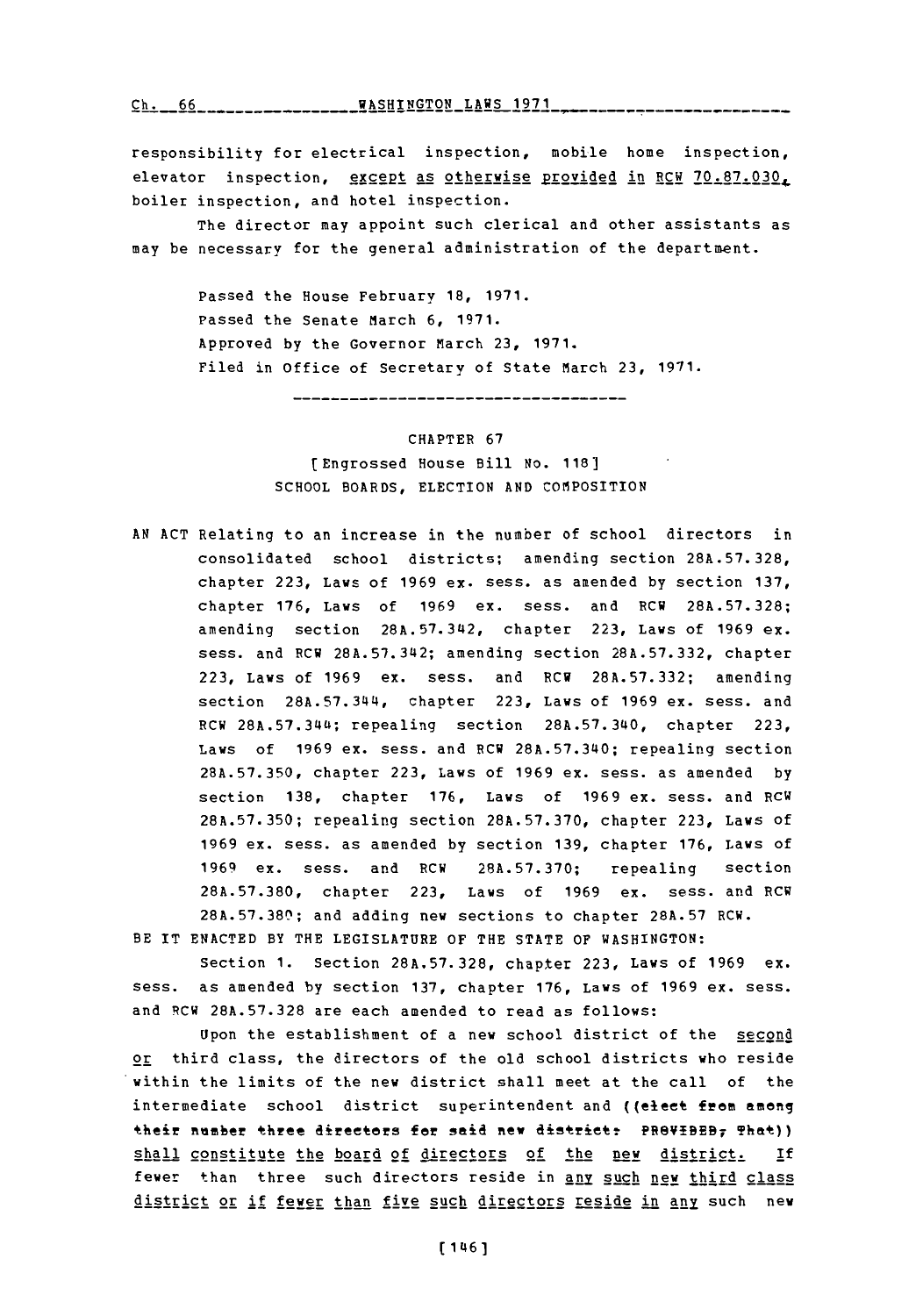**KASHINGTON LAWS 1971 Research Contract Ch. 67** 

second class school district, they shall become directors of said district, and the intermediate school district ((superintendent)) board shall appoint the number of additional directors required to constitute a board of three directors for the new third class district or five directors for the new second class district, as the case May be. Vacancies once such a board has been reconstituted shall not be filled unless the number of remaining board members is less than three in a third **class district or less than five in a** second class district, and such vacancies shall be filled in the manner otherwise provided by law.

Each board of directors so constituted shall proceed at once to organize in the manner prescribed **by** law and thereafter shall have all the powers and authority conferred **by** law upon boards of directors of other ((third elass)) districts of the same class and the directors thereof shall serve until the regular school election following the next regular school election in the district ((and nntil)) At which election their successors ((are)) **shall** be elected and qualified. At such election in third class districts, no more than three directors shall be elected at large **by** the electors of the school district, one for a term of two years and two for a term of four years. At such election in second class districts, no more than five directors shall be elected either at large or by director districtsL, as the case may be,. two for a term of two **years** and three for a term of four years. Directors thereafter elected and qualified shall serve such terms as provided for in RCW **28A.57.312.**

Sec.' 2. Section **28A.57.342,** chapter **223,** Laws of **1969** ex. sess. and RCW **28A.57.342** are each amended to read as follows:

whenever an election shall be held for the purpose of securing the approval of the voters for the formation of a new school district that, if formed, will be a district of the first or second class ((and will contain **a** city with **a** paptlatian in excess **of** seven thosand according to the latest population certificate filed with the secretary of state by the planning and community affairs agency)) other than a school district of the first class having an enrollment of seventy thousand pupils or more in class AA counties, if requested by one of the boards of directors of the school districts affected, there shall also be submitted to the voters at the same election a proposition to authorize the county committee to divide the school district, if formed, into directors' districts. Such director. districts in second class districts, if approved, shall not become effective until the regular school election following the next regular school election at which time a new board of directors shall be elected as provided in section 1 of this 1971 amendatory act. Such director districts in first class districts, if approved, shall not become effective until the next regular school election at which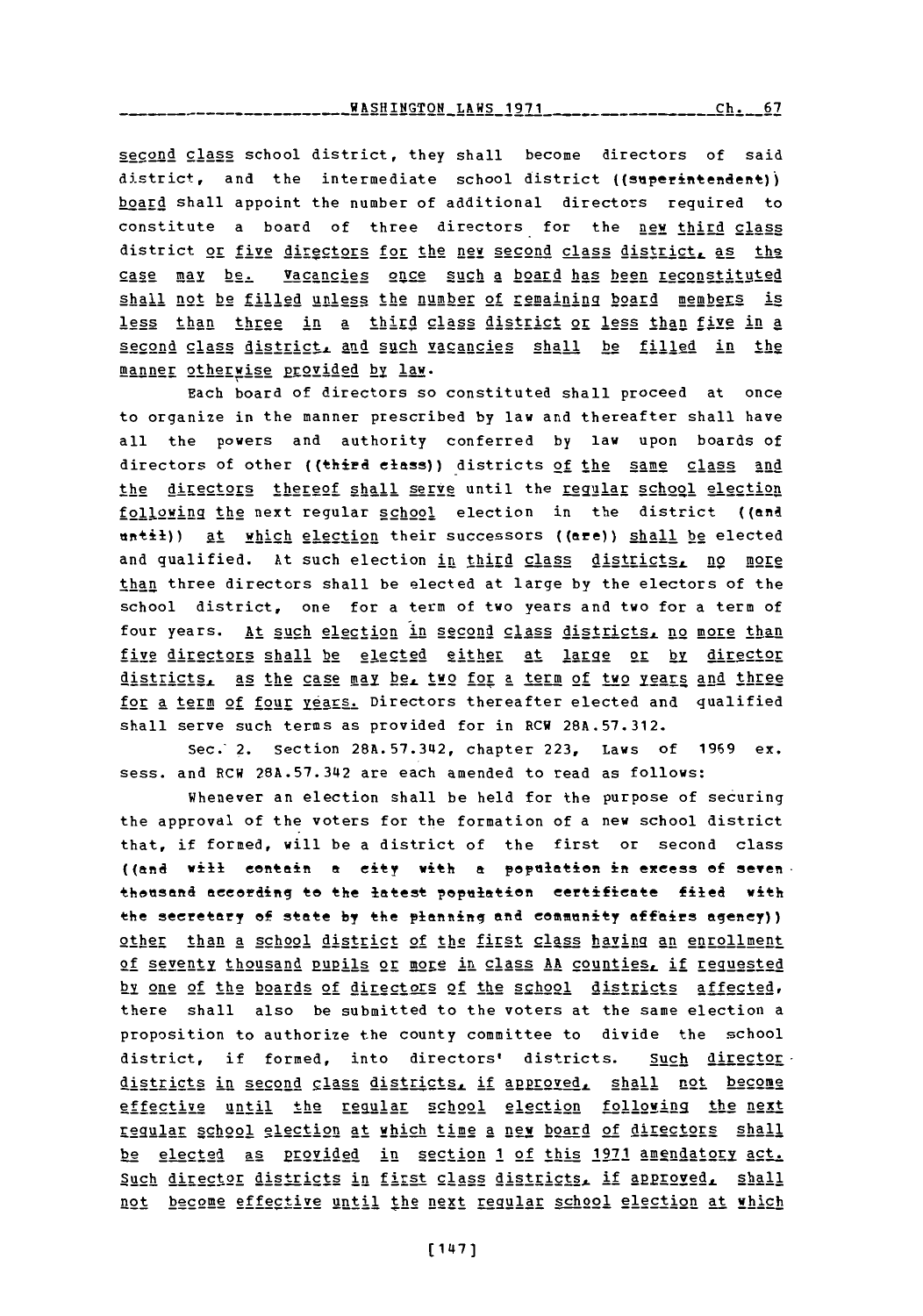**Ch. 67 WASHINGTON LAWS 1971**

time a new board of directors shall be elected as provided in sections **<sup>3</sup> .L** \_4 and **!I** of this **1971** amenda tory act. Each of the five directors shall be elected from among the residents of the respective director district **by** the 2eetors of the entire school district,.

**NEW SECTION.** Sec. **3.** There is added to chapter **28A.57** RCW a new section to read as follows:

Upon the establishment of a new school district of the first class as provided for in section 2 of this **1971** amendatory act containing no former first class district, the directors of the old school districts who reside within the limits of the new district shall meet at the call of the intermediate school district superintendent and shall constitute the board of directors of the new district. **if** fewer than five such directors reside in such new district, they shall become directors of said district and the intermediate school district board shall appoint the number of additional directors to constitute a board of five directors for the district. vacancies, once such a board has been reconstituted, shall not be filled unless the number of remaining board members is less than five, and such vacancies shall be filled in the manner otherwise provided **by** law.

Each board of directors so constituted shall proceed at once to organize in the manner prescribed **by** law and thereafter shall have all the powers and authority conferred **by** law upon boards of directors of first class school districts until the next regular school election in the district at which election their successors shall be elected and qualified. At such election no more than five directors shall be elected either at large or **by** director districts, as the case may be, two for a term of two years and three for a term **of** four years: PROVIDED, That if such first class district is in a class **AA** or class **A** county and contains a city of the first class, two directors shall be elected for a term of three years and three directors shall be elected for a term of six years.

**NEW SECTION.** Sec. **4.** There is added to chapter **28A.57** RCW a new section to read as follows:

Upon the establishment of a new school district of the first class as provided for in section 2 of this **1971** amendatory act containing only one former first class district, the directors of the former first class district and two directors representative of former second class districts selected **by** a majority of the board members of former second class districts and one director representative of former third class districts, selected **by** a majority of the board members of former third class districts shall meet at the call of the intermediate school district superintendent and shall constitute the board of directors of the new district. Vacancies, once such a board has been reconstituted, shall not be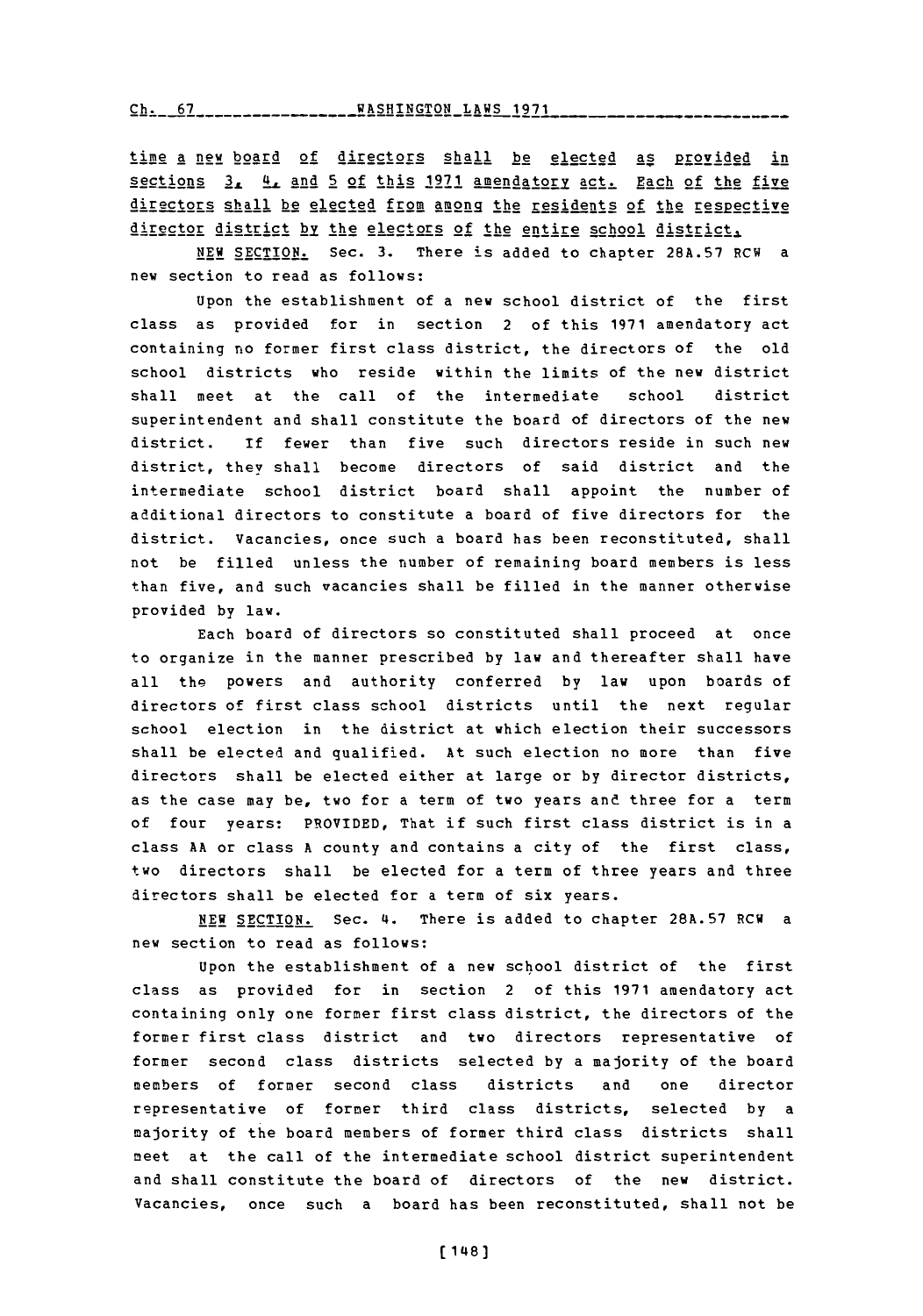filled unless the number of remaining board members is less than five, and such vacancies shall be filled in the manner otherwise provided **by** law.

Each board of directors so constituted shall proceed at once to organize in the manner prescribed **by** law and thereafter shall have all the powers and authority conferred **by** law upon boards of directors of first class school districts until the next regular school election in the district at which election their successors shall be elected and qualified. At such election no more than five directors shall be elected either at large or **by** director districts, as the case may be, two for a term of two years and three for a term of four years: PROVIDED, That if such first class district is in a class **AA** or class **A** county and contains a city of the first class, two directors shall be elected for a term of three years and three directors shall be elected for a term of six years.

NEW **SECTION.** Sec. **5.** There is added to chapter **28A.57** RCW a new section to read as follows:

Upon the establishment of a new school district of the first class as provided for in section 2 of this **1971** amendatory act containing more than one former first class district, the directors of the largest former first class district and three directors representative of the other former first class districts selected **by** a majority of the board members of the former first class districts and two directors representative of former second class districts selected **by** a majority of the board members of former second class districts and one director representative of former third class districts selected **by** a majority of the board members of former third class districts shall meet at the call of the intermediate school district superintendent and shall constitute the board of directors **of** the new district. Vacancies once such a board has been reconstituted shall not be filled unless the number of remaining board members is less than seven, and such vacancies shall be filled in the manner otherwise provided **by** law.

Each board of directors so constituted shall proceed at once to organize in the manner prescribed **by** law and thereafter shall have all the powers and authority confirmed **by** law upon boards of first class districts until the next regular school election and until their successors are elected and qualified. At such election other than districts electing directors for six-year terms as provided in RCW **29.13.060,** five directors shall be elected either at large or **by** director districts, as the case may be, two for a term of two years and three for a term of four years. At such election other than districts electing directors for six-year terms, five directors shall be elected either at large or **by** director districts, as the case may be, one for a term of two years, two for a term of four years, and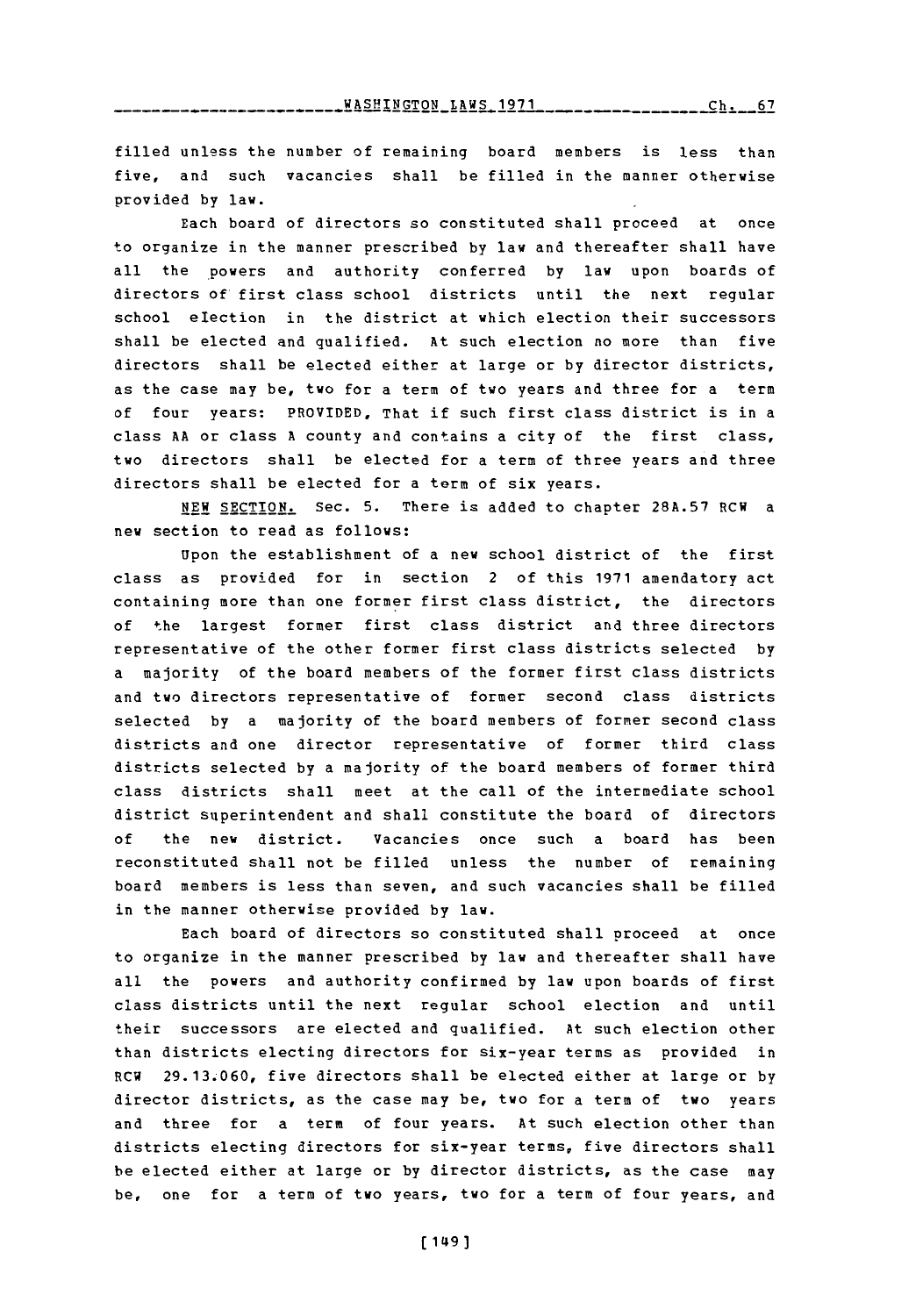two for a term of six years.

**NEW** SECTION. Sec. **6.** Upon the establishment of a new school district of the first class having an enrollment of seventy thousand pupils or more in class **AA** counties, the directors of the largest former first class district and three directors representative of the other former first class districts selected **by** a majority of the board members of the former first class districts and two directors representative of former second class districts selected **by** a majority of the board members of former second class districts and one director representative of former third class districts selected **by** a majority of the board members of former third class districts shall meet at the call of the intermediate school district superintendent and shall constitute the board of directors of the new district. Each board of directors so constituted shall proceed at once to organize in the manner prescribed **by** law and thereafter shall have all the powers and duties conferred **by** law upon boards of first class districts, until the next regular school election and until their successors are elected and qualified. Such duties shall include establishment of new-director districts as provided for in RCW **28A.57.4125.** At the next regular school election seven directors shall be elected **by** director districts, two for a term of two years, two for a term of four years and three for a term of six years. Thereafter their terms shall be as provided in PCW **29.13.060.**

vacancies once such a board has been reconstituted shall not be filled unless the number of remaining board members is less than seven, and such vacancies shall be filled in the manner otherwise provided **by** law.

Sec. **7.** Section **28A.57.332,** chapter **223,** Laws of **1969** ex. sess. and 1RCW **28A.57.332** are each amended to read as follows:

**if** at any time ((after this chapter takes effect)) three directors of a former third class district constitute the board of directors of ((any)) a new second class school district for which a board of five directors is required by law, ((except a district divided inte scheel directers<sup>1</sup> districts<sub>F</sub>)) the three directors of such school district shall continue to serve for the terms for which they were elected; two additional directors shall be appointed for the district in the manner provided **by** law for filling a vacancy on the board of other districts of the same class; and the aforesaid five directors shall thersafter constitute the board of directors of the district. The additional directors so appointed shall serve until the next regular school election in the district and until their successors are elected and qualified, at which election their successors shall be elected, one for a term of two years and one for a term of four years. Directors thereafter elected and qualified shall serve such terms as provided for in RCW **28A.57.312.**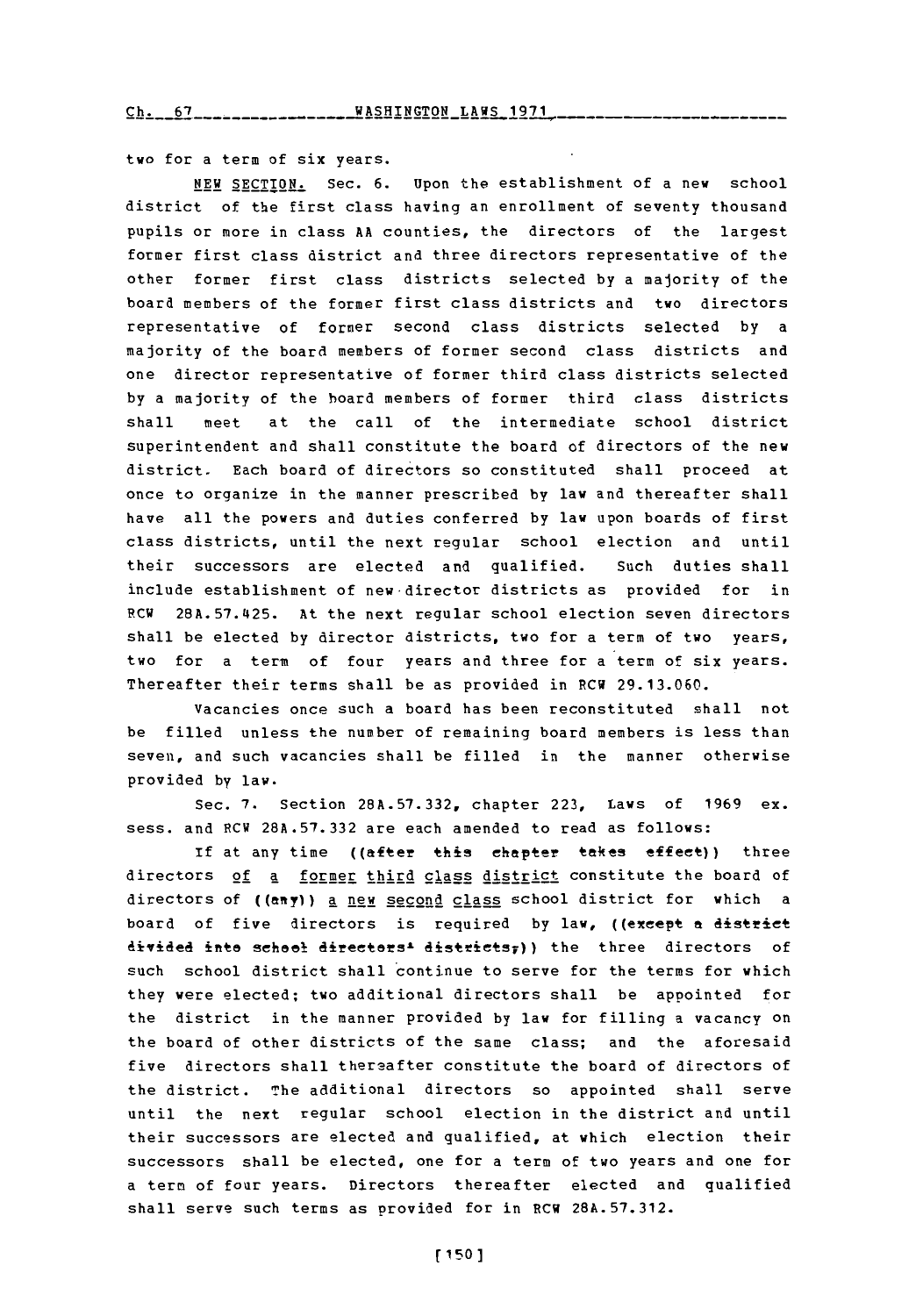WASHINGTON LAWS **1971** C. 6 **Ch. 67**

Sec. 8. Section 28A.57.344, chapter 223, Laws of 1969 ex. sess. and RCW 28A.57.344 are each amended to read as follows:

The board of directors of every first and second class school district ((containing a city with a population in excess of seven thousand according to the latest population certificate filed with the secretary of state by the planning and community affairs agency)) other than a school district of the first class having an enrollment of seventy thousand pupils or more in class AA counties which is not divided into directors' districts may submit to the voters at any regular school district election a proposition to authorize the county committee to divide the district into directors' districts. **if** a majority of the votes cast on the proposition shall be affirmative, the county committee shall proceed to divide the district into directors' districts. Such director districts, if approved, shall not become effective until the next reqular school election when a new five member board of directors shall be elected. one from each of five director districts from among the residents of the respective director district by the electors of the entire district. two for a term of two years and three for a term of four **Years, unless such district elects its directors for six years, in** which case, one for a term of two years, two for a term of four yiE§.s **and** two for a term of six **y2ears.**

**NEW** SECTION. Sec. **9.** The following acts, or parts thereof, are hereby repealed:

**(1)** Section **28A.57.340,** chapter **223,** Laws of **1969** ex. sess. and RCW 28A.57.340;

(2) Section **28A.57.350,** chapter **223,** Laws of **1969** ex. sess. as amended **by** section **138,** chapter **176,** Laws of **1969** ex. sess. and RCW **28A. 57. 350;**

**(3)** Section **28A.57. 370,** chapter **223,** Laws of **1969** ex. sess. as amended **by** section **139,** chapter **176,** Laws of **1969** ex. sess. and RCW **28A.57.370;** and

**(4\$)** Section **28A.57.380,** chapter **223,** Laws of **1969** ex. sess. and RCW **28A.57.380.**

**(151)**